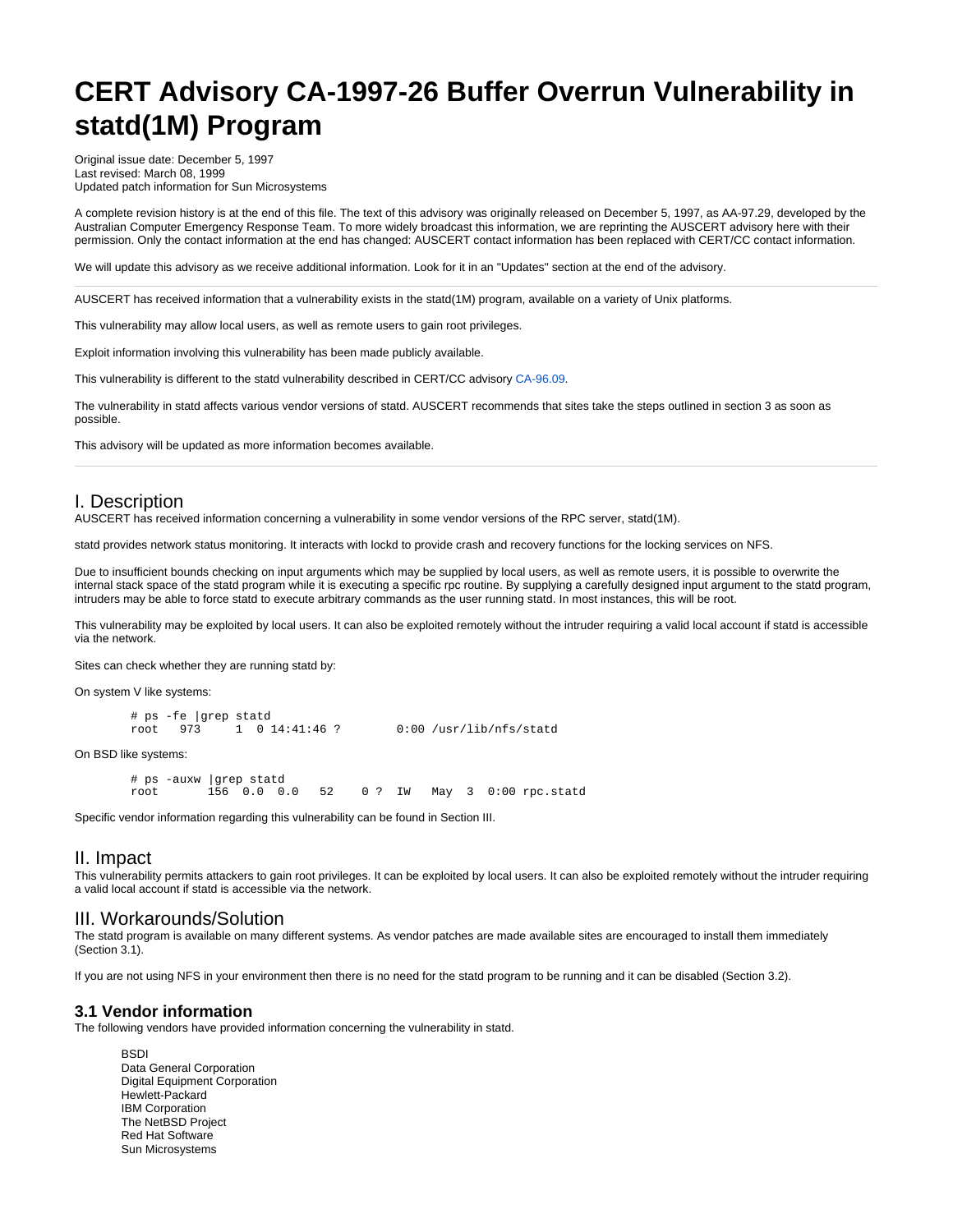Specific vendor information has been placed in Appendix A.

If the statd program is required at your site and your vendor is not listed, you should contact your vendor directly.

If you do not require the statd program then it should be disabled (Section 3.2).

## **3.2 Disabling statd**

The statd daemon is required as part of an NFS environment. If you are not using NFS there is no need for this program and it can be disabled. The statd (or rpc.statd) program is often started in the system initialisation scripts (such as /etc/rc\* or /etc/rc\*.d/\*). If you do not require statd it should be commented out from the initialisation scripts. In addition, any currently running statd should be identified using ps(1) and then terminated using kill(1).

## Appendix A Vendor information

The following information regarding this vulnerability for specific vendor versions of statd has been made available to AUSCERT. For additional information, sites should contact their vendors directly.

## **BSDI**

No versions of BSD/OS are vulnerable to this problem.

## **Data General Corporation**

This problem is under investigation.

#### **Digital Equipment Corporation**

A DIGITAL EQUIPMENT CORPORATION ADVISORY, SSRT0456U, concerning "DIGITAL UNIX rpc.statd V3.2g, V4.0, V4.0a, V4.0b, V4.0c, V4.0d" was issued April 30, 1998. For more information, please see

the World Wide Web at the following FTP address:

http://www.service.digital.com/html/patch\_service.html

Use the FTP access option, select DIGITAL UNIX directory then choose the appropriate version directory and download the patch accordingly.

#### **Hewlett-Packard**

HP is not vulnerable.

#### **IBM Corporation**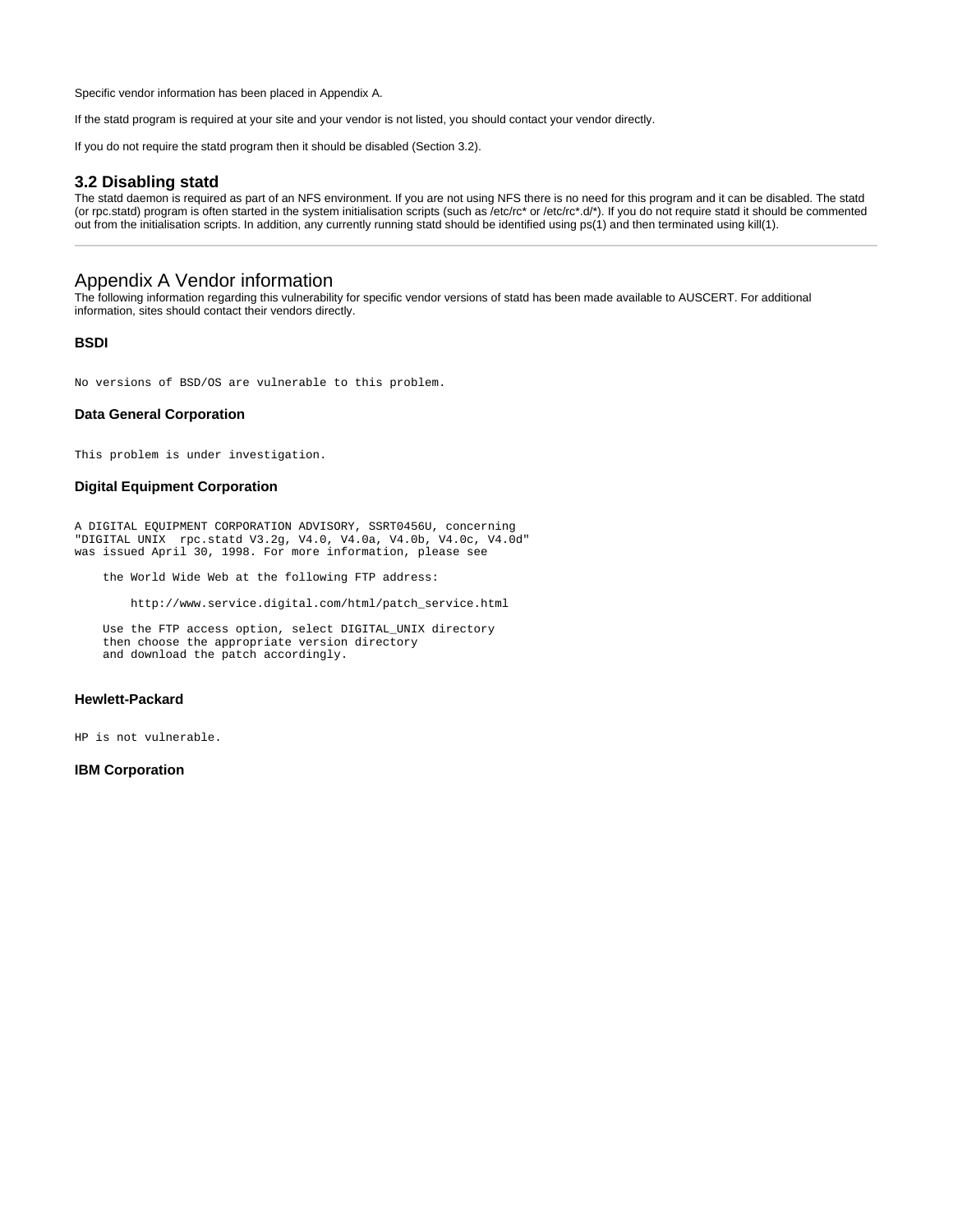AIX 3.2 and 4.1 are vulnerable to the statd buffer overflow. However, the buffer overflow described in this advisory was fixed when the APARs for CERT CA-96.09 was released. See the appropriate release below to determine your action.

AIX 3.2

 ------- Apply the following fix to your system:

```
 APAR - IX56056 (PTF - U441411)
```
 To determine if you have this PTF on your system, run the following command:

lslpp -lB U441411

 AIX 4.1 ------- Apply the following fix to your system:

APAR - IX55931

 To determine if you have this PTF on your system, run the following command:

instfix -ik IX55931

Or run the following command:

lslpp -h bos.net.nfs.client

Your version of bos.net.nfs.client should be 4.1.4.7 or later.

 AIX 4.2 -------

No APAR required. Fix already contained in the release.

 APARs may be ordered using Electronic Fix Distribution (via FixDist) or from the IBM Support Center. For more information on FixDist, reference URL:

http://service.software.ibm.com/aixsupport/

 or send e-mail to aixserv@austin.ibm.com with a subject of "FixDist".

 IBM and AIX are registered trademarks of International Business Machines Corporation.

## **The NetBSD project**

NetBSD is not vulnerable to the statd buffer overflow. It does not ship with NFS locking programs (statd/lockd).

#### **Red Hat Linux**

Red Hat Linux is not vulnerable to the statd buffer overflow. No versions of Red Hat Linux include statd in any form.

#### **Sun Microsystems**